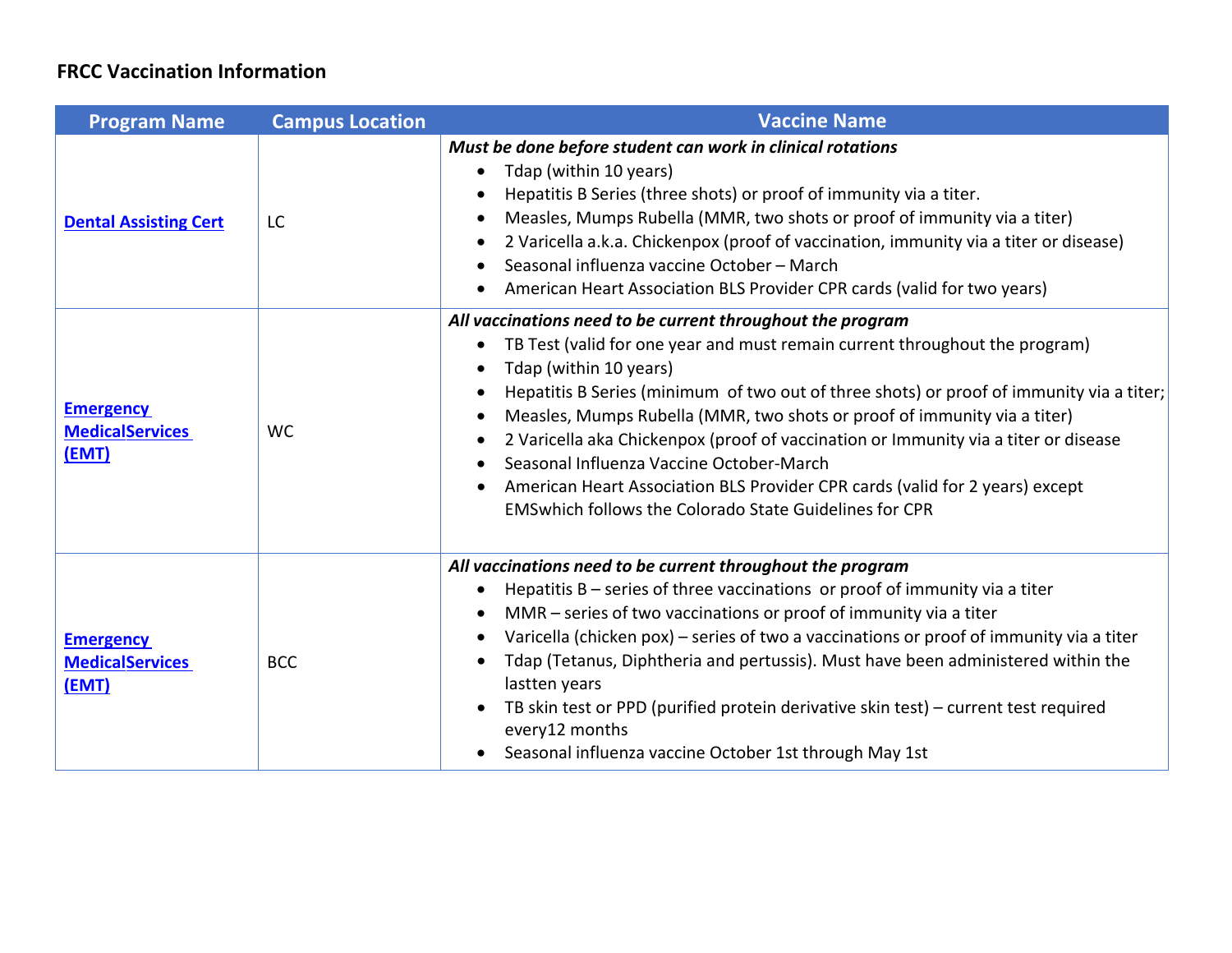| <b>Program Name</b>                                       | <b>Campus Location</b> | <b>Vaccine Name</b>                                                                                                                                                                                                                                                                                                                                                                                                                                                                                                                                                                                                                                                                             |
|-----------------------------------------------------------|------------------------|-------------------------------------------------------------------------------------------------------------------------------------------------------------------------------------------------------------------------------------------------------------------------------------------------------------------------------------------------------------------------------------------------------------------------------------------------------------------------------------------------------------------------------------------------------------------------------------------------------------------------------------------------------------------------------------------------|
| <b>Emergency</b><br><b>MedicalServices</b><br>(EMT)       | LC                     | All vaccinations need to be current throughout the program and submitted around the<br>4thweek of the program<br>MMR (measles, mumps, rubella) Two immunization or blood tests showing immunity<br>$\bullet$<br>Tuberculosis (TB) skin test - Results of TB test within the last 6 months<br>Hepatitis B - Must have either completed the three injection vaccination series<br>ORhave started it early in the course enrollment<br>Influenza- All students will be required to get current season's influenza vaccination                                                                                                                                                                      |
| <b>Health</b><br><b>Information</b><br><b>Technology</b>  | <b>WC</b>              | All vaccinations need to be current throughout the program<br>TB skin Test (valid for one year/Quantiferon Gold and X-ray as needed)<br>$\bullet$<br>Tdap (within 10 years)<br>$\bullet$<br>Hepatitis B Series (minimum of two out of three shots) or proof of immunity via a titer;<br>Measles, Mumps Rubella (MMR, two shots or proof of immunity via a titer)<br>2 Varicella aka Chickenpox (proof of vaccination or Immunity via a titer or<br>MDdocumented disease)<br>Seasonal Influenza Vaccine October-March<br>$\bullet$<br>American Heart Association BLS Provider CPR cards (valid for 2 years) except<br><b>EMSwhich follows the Colorado State Guidelines for CPR</b>              |
| <b>Integrative Health &amp;</b><br><b>Massage Therapy</b> | LC                     | None required                                                                                                                                                                                                                                                                                                                                                                                                                                                                                                                                                                                                                                                                                   |
| <b>Medical Assisting CERT</b>                             | LC/WC                  | All vaccinations need to be current throughout the program<br>TB skin Test (valid for one year/Quantiferon Gold and X-ray as needed)<br>$\bullet$<br>Tdap (within 10 years)<br>$\bullet$<br>Hepatitis B Series (minimum of two out of three shots) or proof of immunity via a titer;<br>Measles, Mumps Rubella (MMR, two shots or proof of immunity via a titer)<br>$\bullet$<br>2 Varicella aka Chickenpox (proof of vaccination or Immunity via a titer or<br>$\bullet$<br>MDdocumented disease)<br>Seasonal Influenza Vaccine October-March<br>American Heart Association BLS Provider CPR cards (valid for 2 years) except<br><b>EMSwhich follows the Colorado State Guidelines for CPR</b> |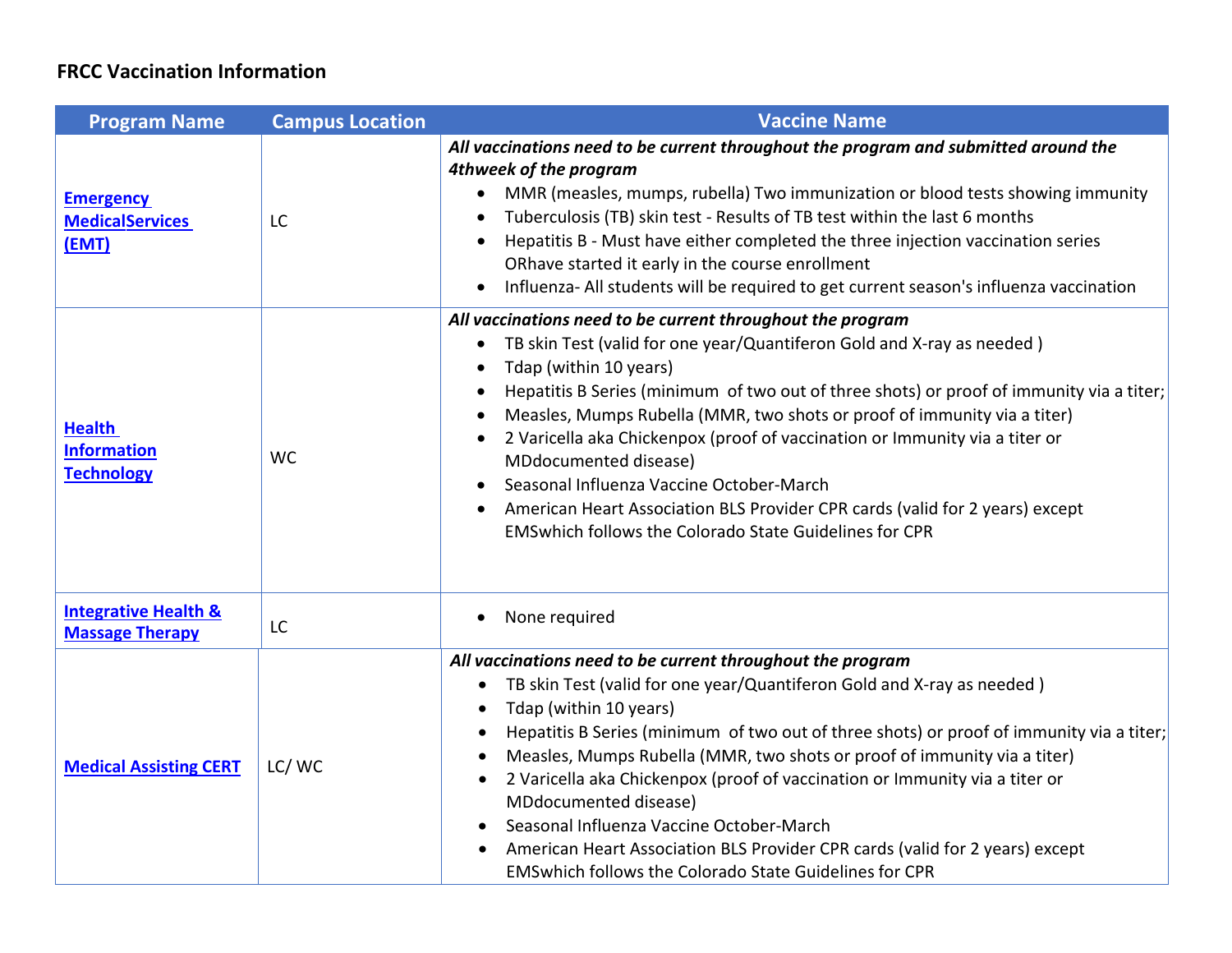| <b>Program Name</b>                                                     | <b>Campus Location</b> | <b>Vaccine Name</b>                                                                                                                                                                                                                                                                                                                                                                                                                                                                                                                                                                                                                                            |
|-------------------------------------------------------------------------|------------------------|----------------------------------------------------------------------------------------------------------------------------------------------------------------------------------------------------------------------------------------------------------------------------------------------------------------------------------------------------------------------------------------------------------------------------------------------------------------------------------------------------------------------------------------------------------------------------------------------------------------------------------------------------------------|
| <b>Medical Assisting CERT</b>                                           | <b>BCC</b>             | All vaccinations need to be current throughout the program<br>• TB Test (valid for one year and must remain current throughout the program)<br>Tdap (within 10 years)<br>Hepatitis B Series (three shots) or proof of immunity via a titer<br>Measles, Mumps Rubella (MMR, two shots or proof of immunity via a titer)<br>2 Varicella a.k.a. Chickenpox (proof of vaccination, immunity via a titer or disease)<br>$\bullet$<br>Seasonal influenza vaccine October - March<br>American Heart Association BLS Provider CPR cards (valid for two years)                                                                                                          |
| <b>Medical Office</b><br><b>Administrative Assistant</b><br><b>CERT</b> | LC/WC                  | All vaccinations need to be current throughout the program<br>TB skin Test (valid for one year/Quantiferon Gold and Xray as needed)<br>$\bullet$<br>Tdap (within 10 years)<br>$\bullet$<br>Hepatits B Series (minimum of two out of three shots) or proof of immunity via a titer;<br>Measles, Mumps Rubella (MMR, two shots or proof of immunity via a titer)<br>2 Varicella aka Chickenpox (proof of vaccination or Immunity via a titer or MD<br>documented disease)<br>Seasonal Influenza Vaccine October-March<br>American Heart Association BLS Provider CPR cards (valid for 2 years) except EMS<br>which follows the Colorado State Guidelines for CPR |
| <b>Medical Office</b><br><b>Administrative Assistant</b><br><b>Cert</b> | <b>BCC</b>             | All vaccinations need to be current throughout the program<br>TB Test (valid for one year and must remain current throughout the program)<br>$\bullet$<br>Tdap (within 10 years)<br>Hepatitis B Series (three shots) or proof of immunity via a titer<br>Measles, Mumps Rubella (MMR, two shots or proof of immunity via a titer)<br>$\bullet$<br>2 Varicella a.k.a. Chickenpox (proof of vaccination, immunity via a titer or disease)<br>Seasonal influenza vaccine October - March<br>American Heart Association BLS Provider CPR cards (valid for two years)                                                                                               |
| <b>Medical Coding</b>                                                   | <b>WC</b>              | None required                                                                                                                                                                                                                                                                                                                                                                                                                                                                                                                                                                                                                                                  |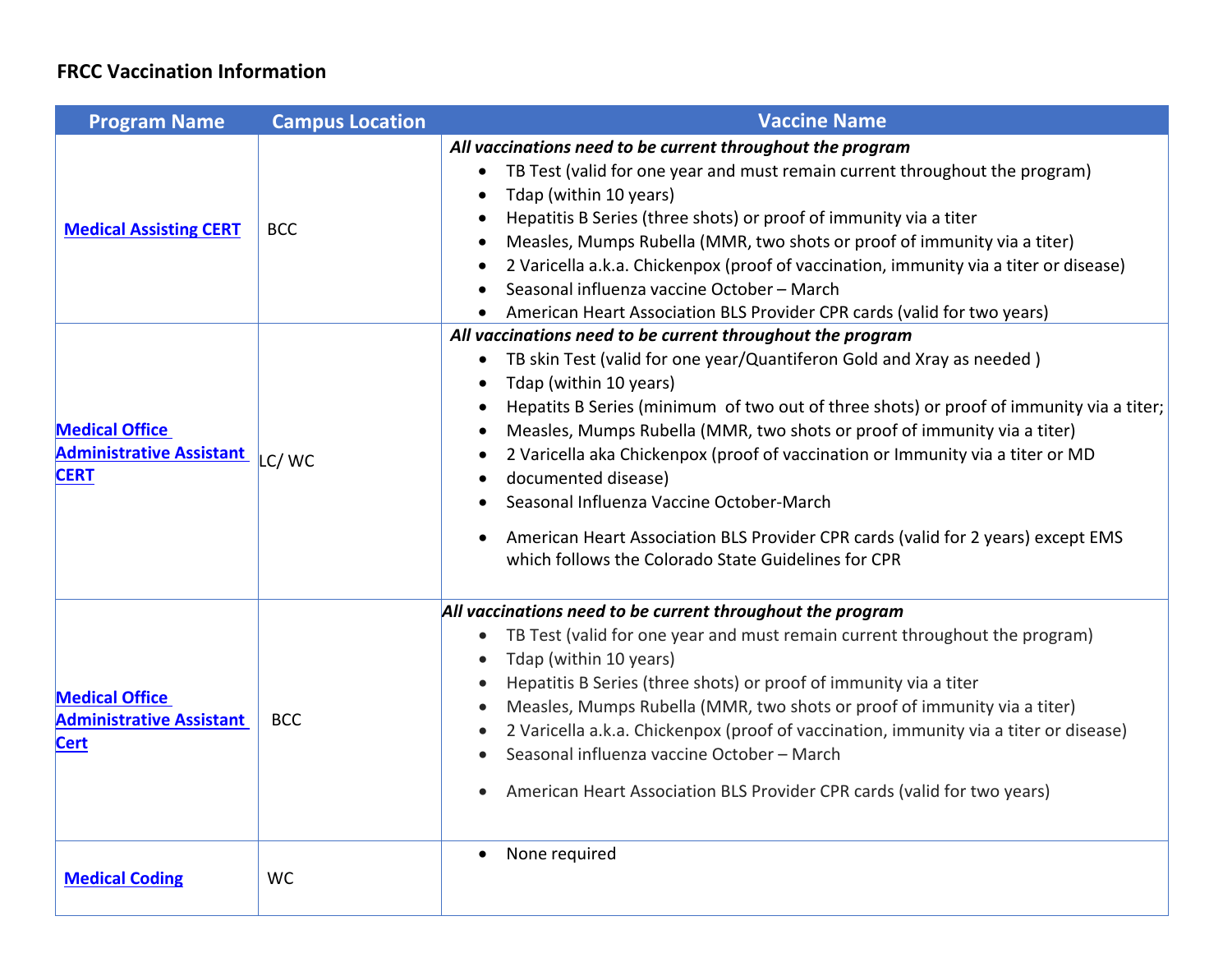| <b>Program Name</b>                                                     | <b>Campus Location</b> | <b>Vaccine Name</b>                                                                                                                                                                                                                                                                                                                                                                                                                                                                                                                                                                                                                  |
|-------------------------------------------------------------------------|------------------------|--------------------------------------------------------------------------------------------------------------------------------------------------------------------------------------------------------------------------------------------------------------------------------------------------------------------------------------------------------------------------------------------------------------------------------------------------------------------------------------------------------------------------------------------------------------------------------------------------------------------------------------|
| <b>Medical Office</b><br><b>Administrative Assistant</b><br><b>CERT</b> | LC/WC                  | All vaccinations need to be current throughout the program<br>TB skin Test (valid for one year/Quantiferon Gold and Xray as needed)<br>Tdap (within 10 years)<br>Hepatits B Series (minimum of two out of three shots) or proof of immunity via a titer;<br>Measles, Mumps Rubella (MMR, two shots or proof of immunity via a titer)<br>2 Varicella aka Chickenpox (proof of vaccination or Immunity via a titer or MD<br>documented disease)<br>Seasonal Influenza Vaccine October-March<br>American Heart Association BLS Provider CPR cards (valid for 2 years) except EMS<br>which follows the Colorado State Guidelines for CPR |
| <b>Medical Office</b><br><b>Administrative Assistant</b><br><b>Cert</b> | <b>BCC</b>             | All vaccinations need to be current throughout the program<br>TB Test (valid for one year and must remain current throughout the program)<br>Tdap (within 10 years)<br>Hepatitis B Series (three shots) or proof of immunity via a titer<br>Measles, Mumps Rubella (MMR, two shots or proof of immunity via a titer)<br>2 Varicella a.k.a. Chickenpox (proof of vaccination, immunity via a titer or disease)<br>Seasonal influenza vaccine October - March<br>American Heart Association BLS Provider CPR cards (valid for two years)                                                                                               |
| <b>Medical Coding</b>                                                   | <b>WC</b>              | None required                                                                                                                                                                                                                                                                                                                                                                                                                                                                                                                                                                                                                        |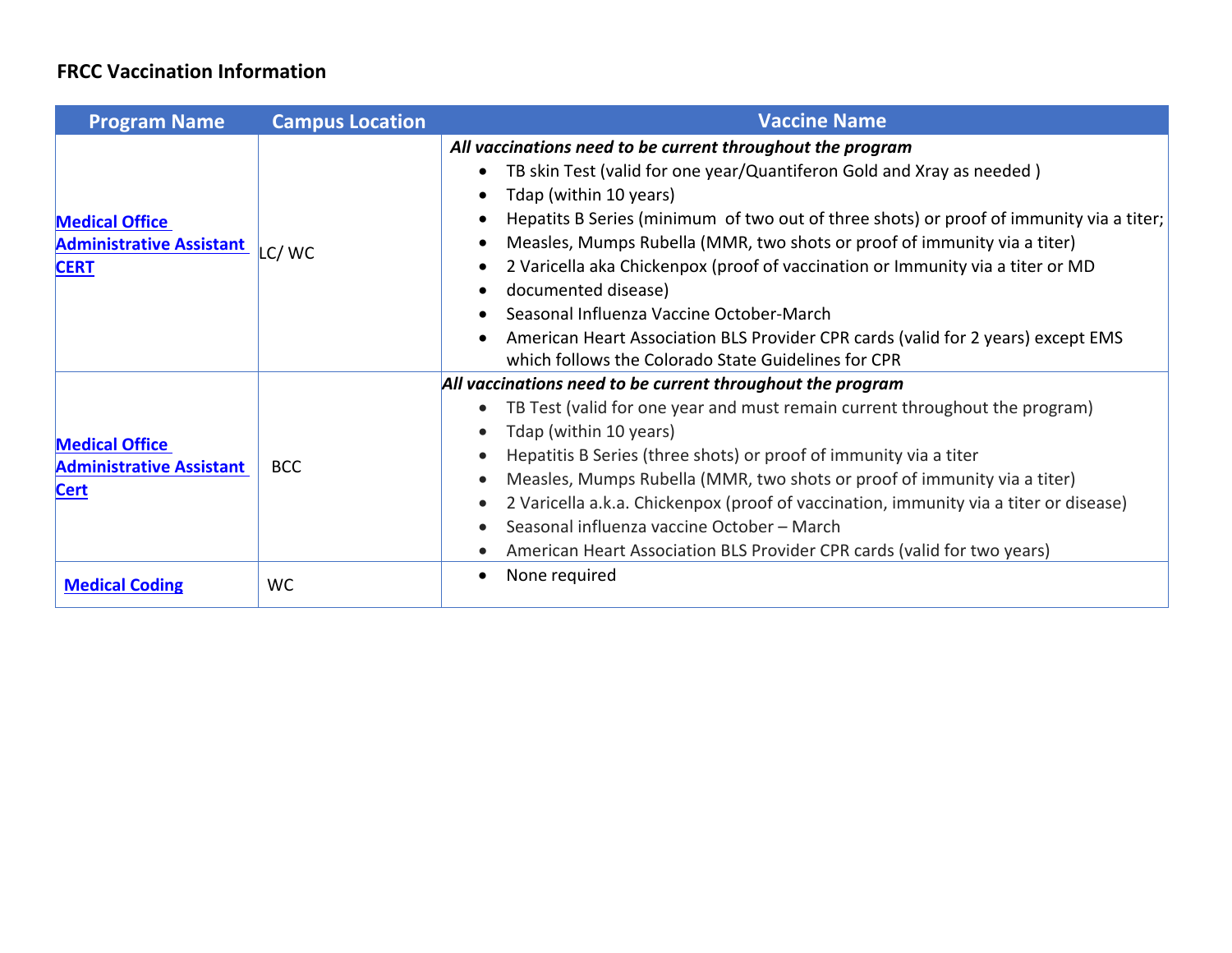| <b>Program Name</b> | <b>Campus Location</b> | <b>Vaccine Name</b>                                                                                                                                                                                                                                                                                                                                                                                                                                                                                                                                                                                                                                                                                                                                                                                                                                           |
|---------------------|------------------------|---------------------------------------------------------------------------------------------------------------------------------------------------------------------------------------------------------------------------------------------------------------------------------------------------------------------------------------------------------------------------------------------------------------------------------------------------------------------------------------------------------------------------------------------------------------------------------------------------------------------------------------------------------------------------------------------------------------------------------------------------------------------------------------------------------------------------------------------------------------|
| <b>Nursing BS</b>   | OL                     | Not required until admitted into the program- The department will provide information on<br>when to start immunizations<br>• TDAP (TETANUS-DIPHTHERIA-PERTUSSIS) Tdap booster must be within the last ten<br>years<br>Measles/Mumps/Rubella (MMR) - Written documentation 2 doses (minimum 4 weeks<br>a part) or positive titer. (Documentation of having the disease does not qualify)<br>Varicella (Chicken Pox) 2 doses required, (minimum 4 weeks apart) or written<br>$\bullet$<br>documentation of positive titer<br>Hepatits B Series (Signed waiver if series is not complete) (three doses or titer)<br>Seasonal Influenza<br>Tuberculin Skin Testing (choose either Two-Step TB Test or Quantiferon, T-Spot<br>or chest x-ray)<br>Subject to change based on clinical facility requirements.<br>Contact the nursing department for more information |
| <b>Nursing AAS</b>  | LC                     | Not required until admitted into the program- The department will provide information<br>onwhen to start immunizations<br>TDAP (TETANUS-DIPHTHERIA-PERTUSSIS) Tdap booster must be within the last ten<br>years<br>Measles/Mumps/Rubella (MMR) - Written documentation 2 doses (minimum 4 weeks<br>apart) or written documentation of both doses of vaccine or written documentation<br>ofpositive titer<br>Varicella (Chicken Pox) 2 doses required, (minimum 4 weeks apart) or written<br>documentation of positive titer<br>Hepatitis B Series (Signed waiver if series is not complete or positive immunity titer)<br>Influenza<br>Tuberculin Skin Testing (choose either Two-Step TB Test or Quantiferon TB Test)<br>Subject to change based on clinical facility requirements.<br>Contact the nursingdepartment for more information                    |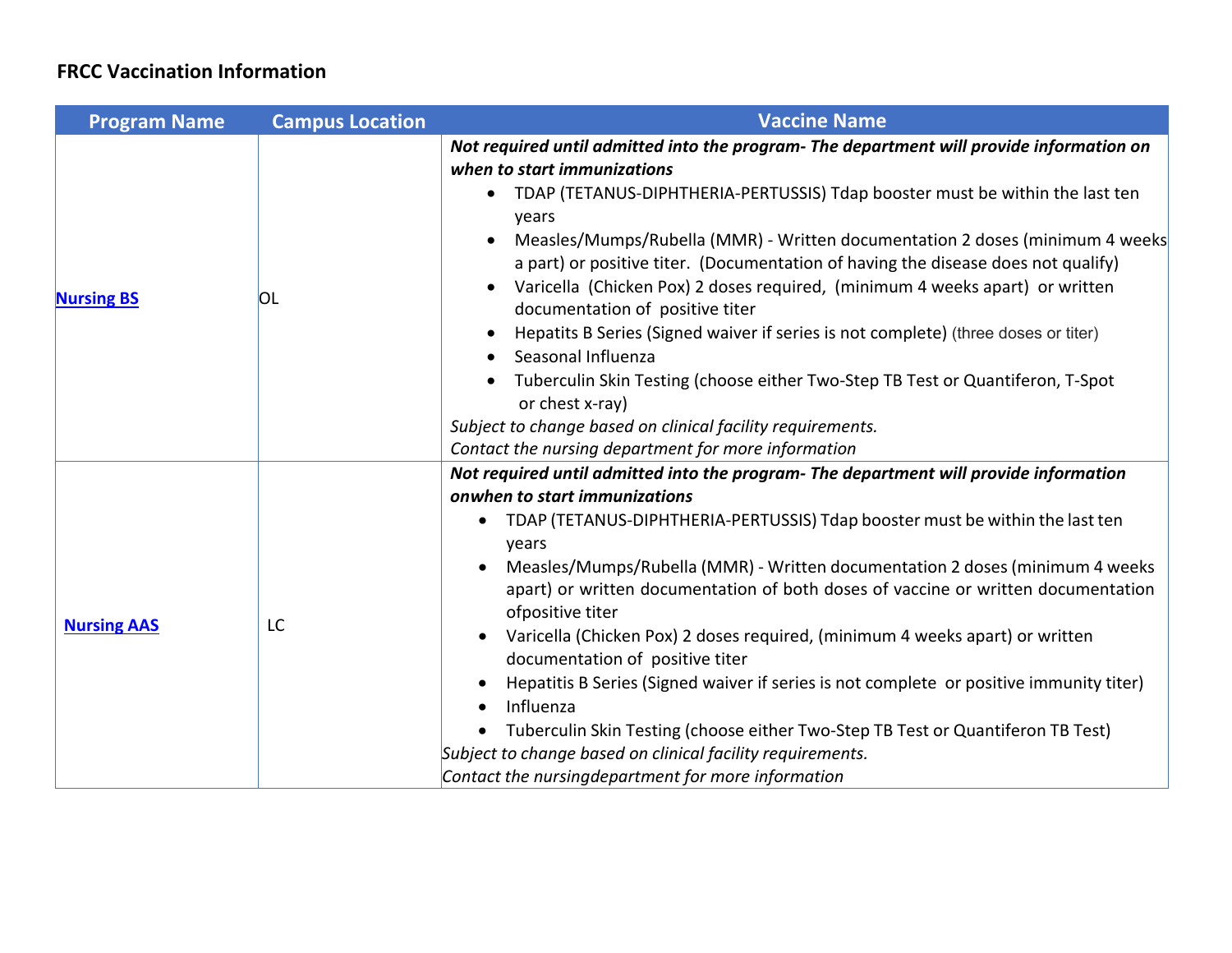| <b>Program Name</b> | <b>Campus Location</b> | <b>Vaccine Name</b>                                                                                                                                                                                                                                                                                                                                                                                                                                                                                                                                                                                                                                                                                                                                                                                                                                                                                                                                                                                                                                                                                                                                                                                                                                                                                                                                                                                                                                                                                                                                                              |
|---------------------|------------------------|----------------------------------------------------------------------------------------------------------------------------------------------------------------------------------------------------------------------------------------------------------------------------------------------------------------------------------------------------------------------------------------------------------------------------------------------------------------------------------------------------------------------------------------------------------------------------------------------------------------------------------------------------------------------------------------------------------------------------------------------------------------------------------------------------------------------------------------------------------------------------------------------------------------------------------------------------------------------------------------------------------------------------------------------------------------------------------------------------------------------------------------------------------------------------------------------------------------------------------------------------------------------------------------------------------------------------------------------------------------------------------------------------------------------------------------------------------------------------------------------------------------------------------------------------------------------------------|
| <b>Nursing Aide</b> | LC                     | Subject to change based on clinical facility requirements. Contact the nursing<br>departmentfor more information<br>Negative TB test that does not expire before end of clinical<br>Seasonal Influenza (flu shot) for current season<br>Students may sign a waiver for the following immunization to take NUA 170:<br><b>Hepatitis B</b><br>٠<br>Varicella (Chicken Pox)<br>TDap (Tetanus, Diphtheria, Pertussis)<br>Meningococcal (Meningitis)<br>Measles/Mumps/Rubella (MMR)                                                                                                                                                                                                                                                                                                                                                                                                                                                                                                                                                                                                                                                                                                                                                                                                                                                                                                                                                                                                                                                                                                   |
| <b>Nursing AAS</b>  | <b>WC</b>              | Not required until admitted into the program- The department will provide information<br>onwhen to start immunizations<br>Hepatitis B- Written documentation of 3 doses or written documentation of a<br>positivetiter or documentation of at least 1 dose & signed waiver obtained from<br>Nursing Department Clinical Coordinator<br>Measles/Mumps/Rubella (MMR) - Written documentation 2 doses (minimum 4 weeks<br>apart) or written documentation of both doses of vaccine or written documentation<br>ofpositive titer<br>Varicella (Chicken Pox) 2 doses required, (minimum 4 weeks apart) or written<br>$\bullet$<br>documentation of both doses of vaccine or written documentation of positive<br>titer<br>TB Skin Test (PPD)- two step TB skin testing (2 Negative PPD skin tests a minimum of<br>1week and maximum of 12 months apart prior to start of RN Program). • If positive<br>PPDin past, Written documentation of a Negative Chest x-ray within the last 5 years<br>AND no symptoms of current disease documented on a form (yearly) provided by<br>Nursing Dept. Clinical Coordinator<br>Tetanus/Diphtheria/Pertussis(Tdap)- 1 dose (within 8 years prior to start of RN<br>$\bullet$<br>Program) or written documentation of Tdap within 8 years prior to start of RN<br>Program<br>Influenza - 1 dose fall semester RN Program start: Prior to September 25th.<br>SpringSemester start: Within 6 months prior to start of RN Program<br>Subject to change based on clinical facility requirements. Contact the<br>nursingdepartment for more information |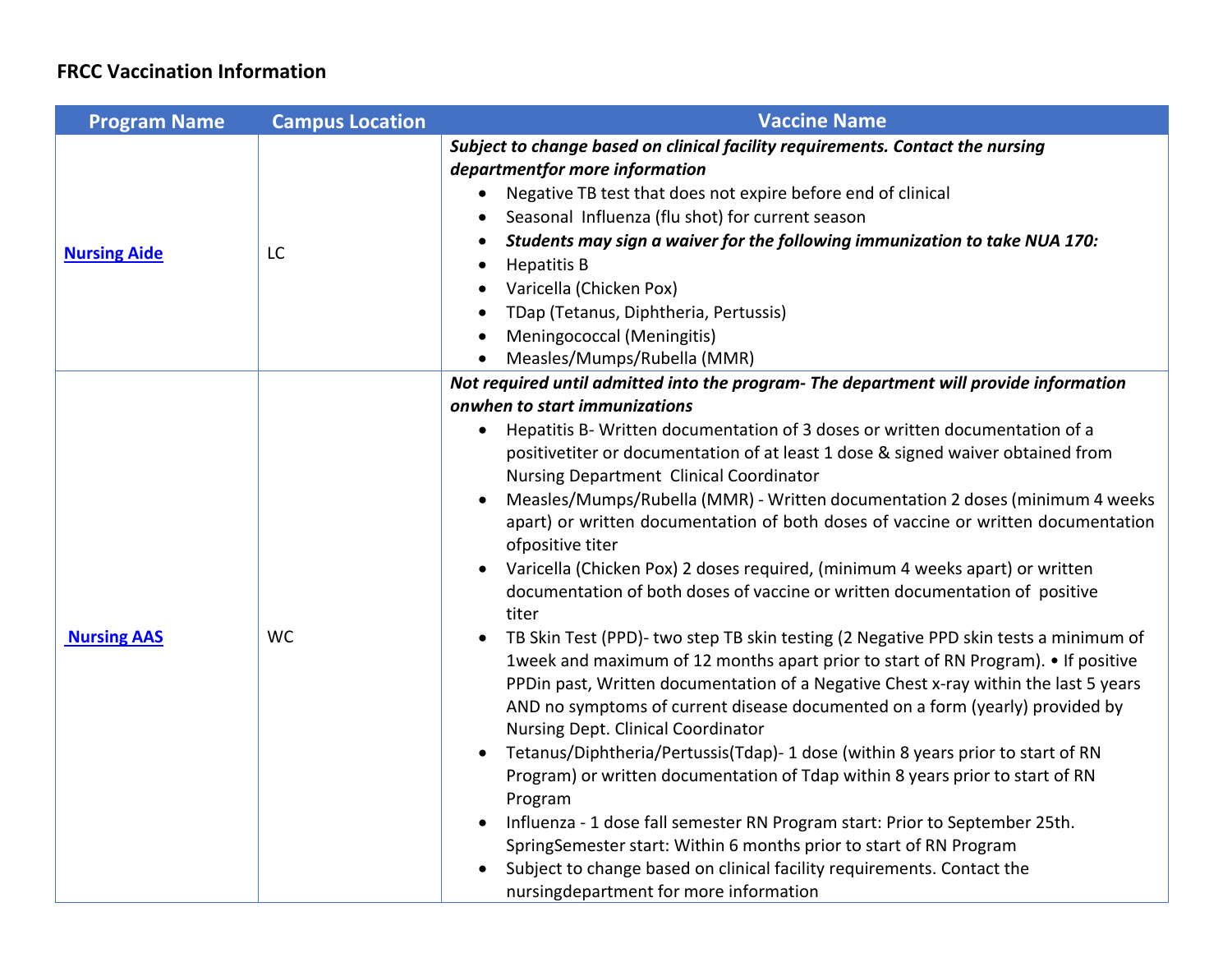| <b>Program Name</b>        | <b>Campus Location</b> | <b>Vaccine Name</b>                                                                                                                                                                                                                                                                                                                                                                                                                                                                                                                                                                                                                                                                                                  |
|----------------------------|------------------------|----------------------------------------------------------------------------------------------------------------------------------------------------------------------------------------------------------------------------------------------------------------------------------------------------------------------------------------------------------------------------------------------------------------------------------------------------------------------------------------------------------------------------------------------------------------------------------------------------------------------------------------------------------------------------------------------------------------------|
| <b>Nursing Aide</b>        | <b>WC</b>              | Subject to change based on clinical facility requirements. Contact the nursing<br>departmentfor more information<br>Hepatitis B (recommended) or signature of waiver<br>Tuberculosis (TB) skin test<br>$\bullet$<br>Seasonal Influenza (flu shot) for the current season                                                                                                                                                                                                                                                                                                                                                                                                                                             |
| <b>Pharmacy Technician</b> | <b>WC</b>              | All vaccinations need to be current throughout the program<br>TB skin Test (valid for one year/Quantiferon Gold and X-ray as needed)<br>$\bullet$<br>Tdap (within 10 years)<br>Hepatitis B Series (minimum of two out of three shots) or proof of immunity via a titer;<br>Measles, Mumps Rubella (MMR, two shots or proof of immunity via a titer)<br>$\bullet$<br>2 Varicella aka Chickenpox (proof of vaccination or Immunity via a titer or<br>$\bullet$<br>MDdocumented disease)<br>Seasonal Influenza Vaccine October-March<br>$\bullet$<br>American Heart Association BLS Provider CPR cards (valid for 2 years) except<br><b>EMS which follows the Colorado State Guidelines for CPR</b>                     |
| Phlebotomy                 | <b>BCC</b>             | All vaccinations need to be current throughout the program<br>TB skin Test (valid for one year/Quantiferon Gold and X-ray as needed)<br>$\bullet$<br>Tdap (within 10 years)<br>$\bullet$<br>Hepatitis B Series (minimum of two out of three shots) or proof of immunity via a titer;<br>$\bullet$<br>Measles, Mumps Rubella (MMR, two shots or proof of immunity via a titer)<br>$\bullet$<br>2 Varicella aka Chickenpox (proof of vaccination or Immunity via a titer or MD<br>$\bullet$<br>documented disease)<br>Seasonal Influenza Vaccine October-March<br>American Heart Association BLS Provider CPR cards (valid for 2 years) except<br>$\bullet$<br>EMS which follows the Colorado State Guidelines for CPR |